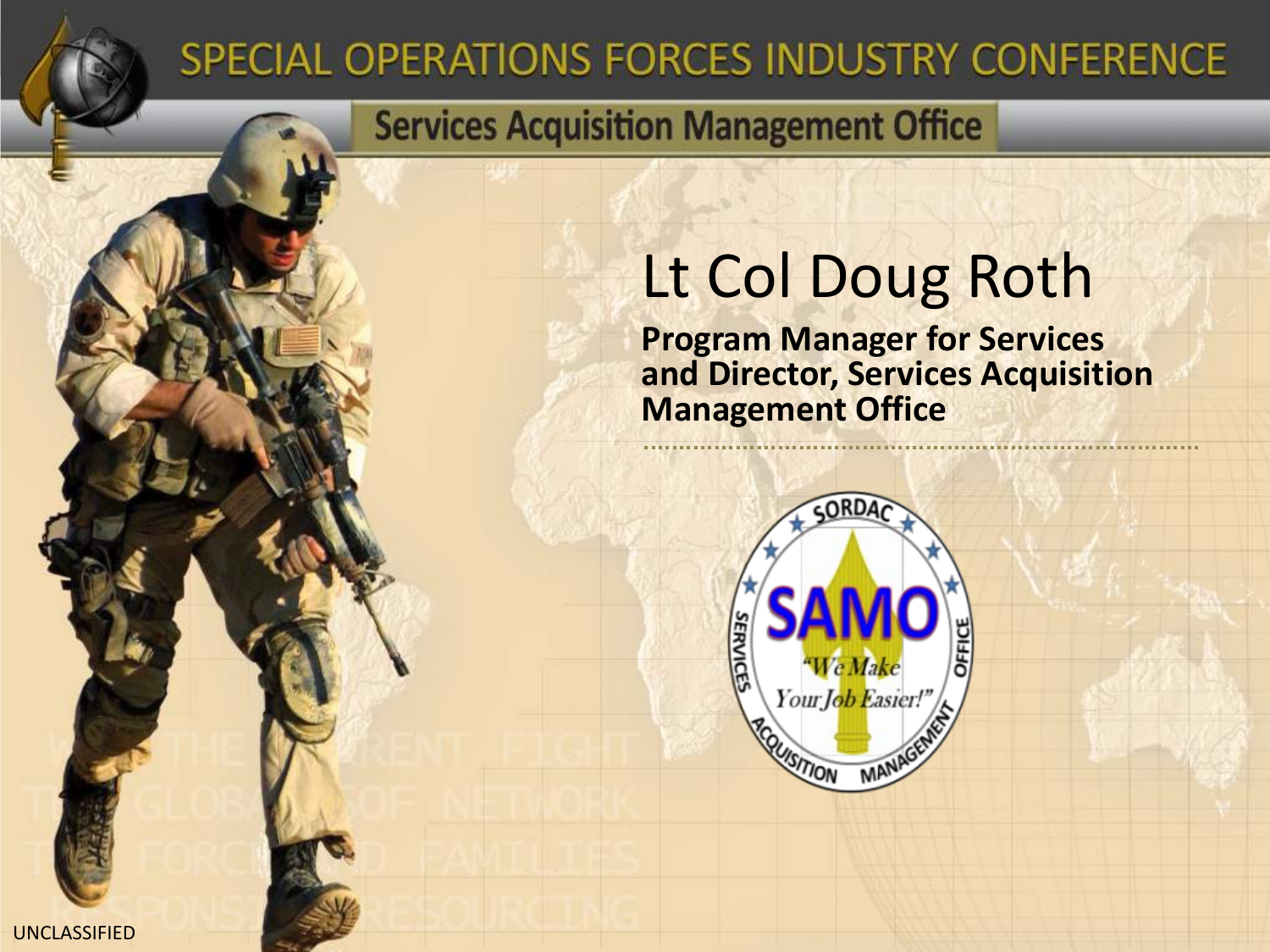# **USD (AT&L) Better Buying Power 2.0 Improve Tradecraft in Acquisition of Services**

- **Assign Senior Manager for Services**
	- **Mr. James Cluck, Special Operations Acquisition Executive**
- **Adopt Uniform Services Market Segmentation**
- **Improve Rqmts Definition/Prevent Rqmts Creep**
- **Increase Use of Market Research**
- **Increase Small Business Participation**
- **Strengthen Contract Management Outside the Normal Acquisition Chain**
- **Expand Use of Rqmts Review Boards and Tripwires**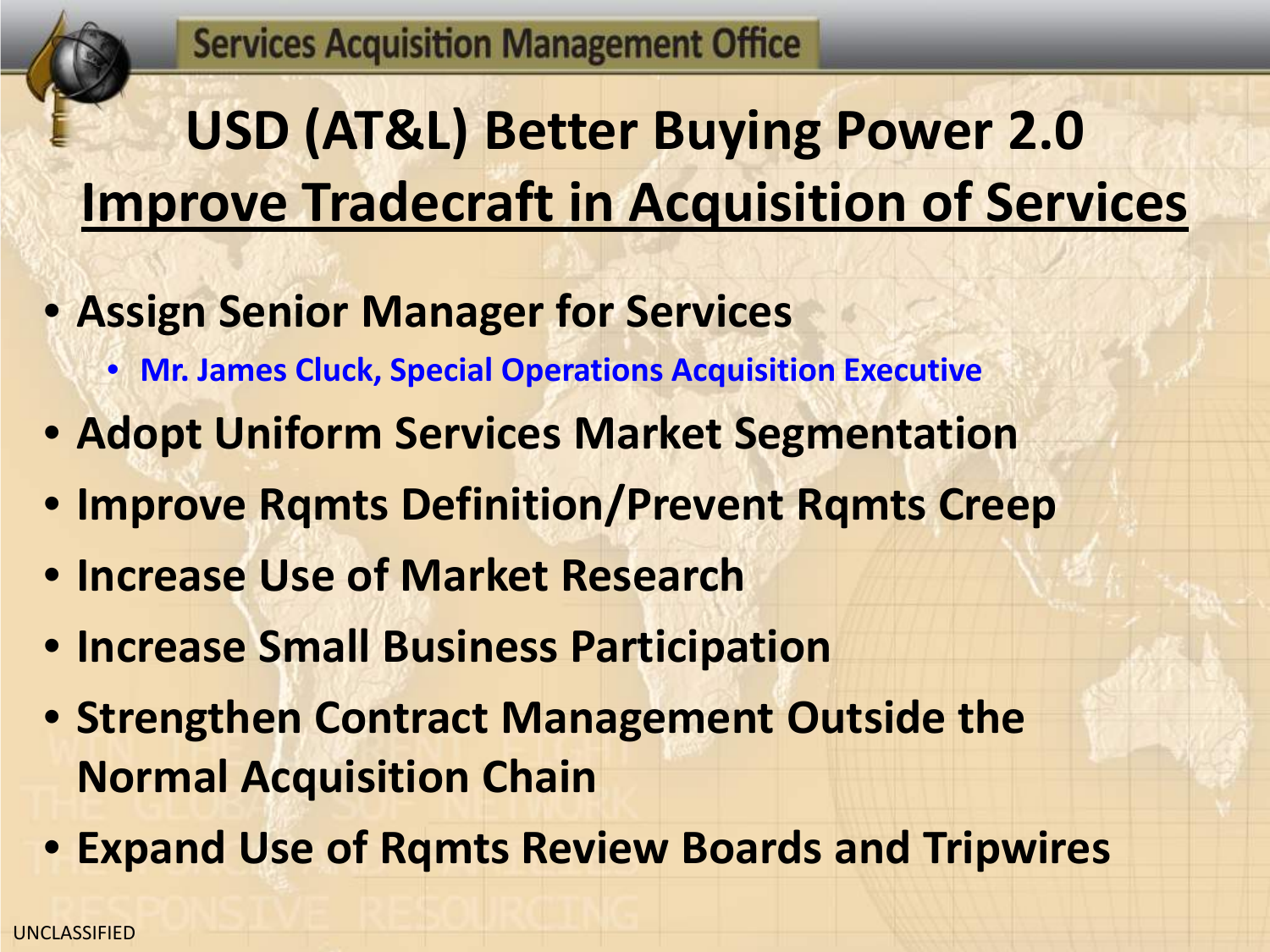### *FY12 Total Dollars by Portfolio Category*

*Total FY12 Dollars Obligated:* Products - \$1,241,827,895 (46%) **Services - \$1,449,087,023 (54%)**

> **Knowledge Based, \$349,539,839**

**Facility, \$9,342,858**

> **Electronic & Comms, \$335,328,008**

**Logistics Mgmnt, \$440,450,680**

**R&D,** 

**\$140,380,926**

**Medical, \$5,449,208**

**Equipment Related, \$165,937,127**

**Transportation, \$2,658,477**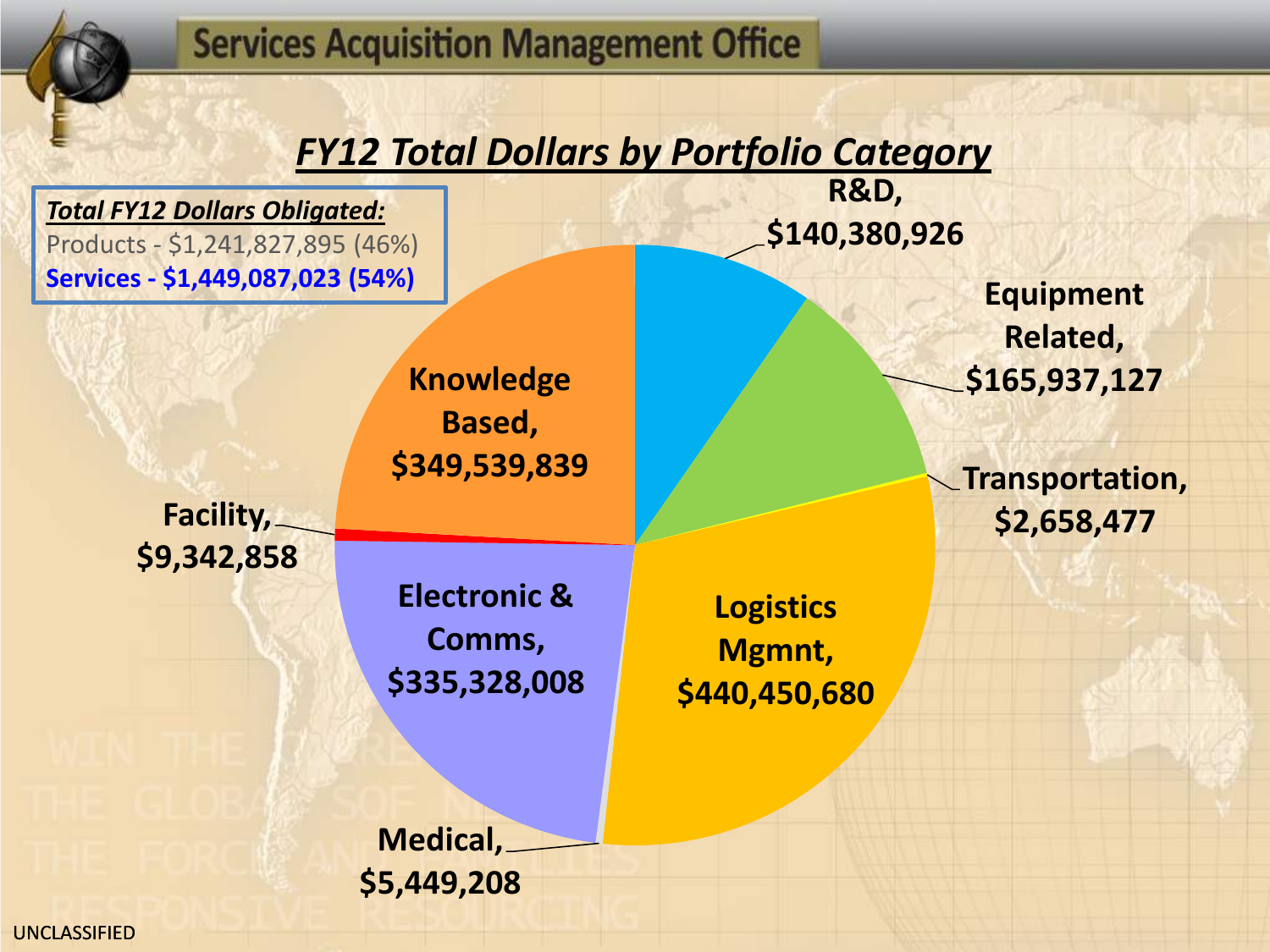## **Services Operating Environment**

### • **New Policies for Management of Services**

- **Taxonomy for the Acquisition of Services and Supplies & Equipment, 27 Aug 12**
- **Policy for Approval and Reporting of USSOCOM Contracted Services, 5 Sep 12**
- **Better Buying Power 2.0, 13 Nov 12**
- **Electronic Contractor Manpower Reporting (eCMRA), 28 Nov 12**
- **Traceability of Contract Execution Expenditures for Services, 14 Jan 13**
- **Reporting Inherently Governmental Functions to FPDS, 25 Feb 13**
- **FY12 and FY13 Contracted Services Cap, 3 Jun 12**
	- **Limited to no more than FY10 funding level for services**
	- **Drives offsets for any new services or growth to existing requirements**
- **Impacts of Sequestration**
	- **~9% reduction to all appropriations in FY13**
	- **Limit Period of Performance on all service contracts to NLT 31 Dec 13 (30 Nov 13 for HQ) with priced options – AE Policy, 7 Feb 13**

UNCLASSIFIED • **Future DoD and SOCOM Budget levels below current approps???**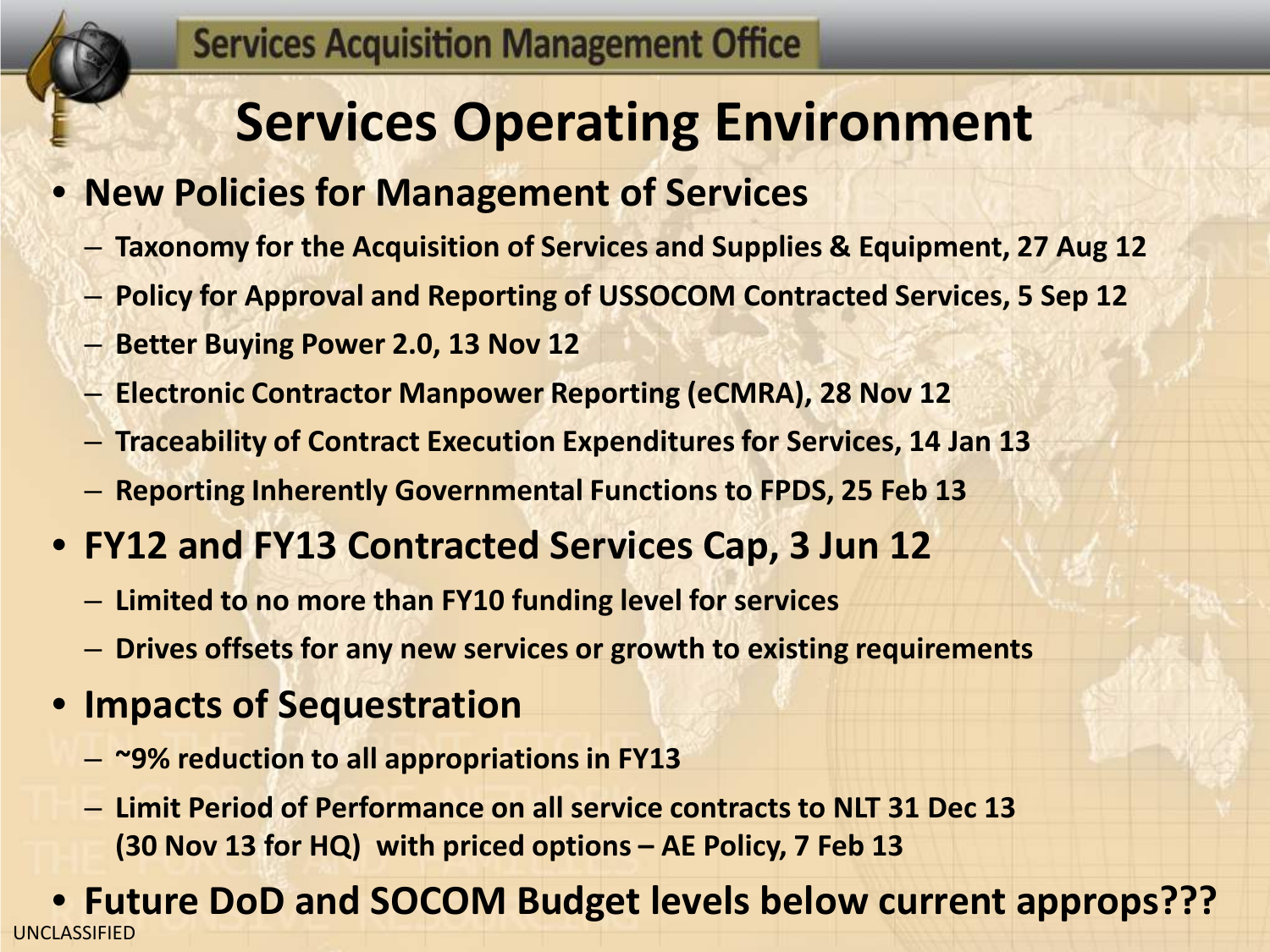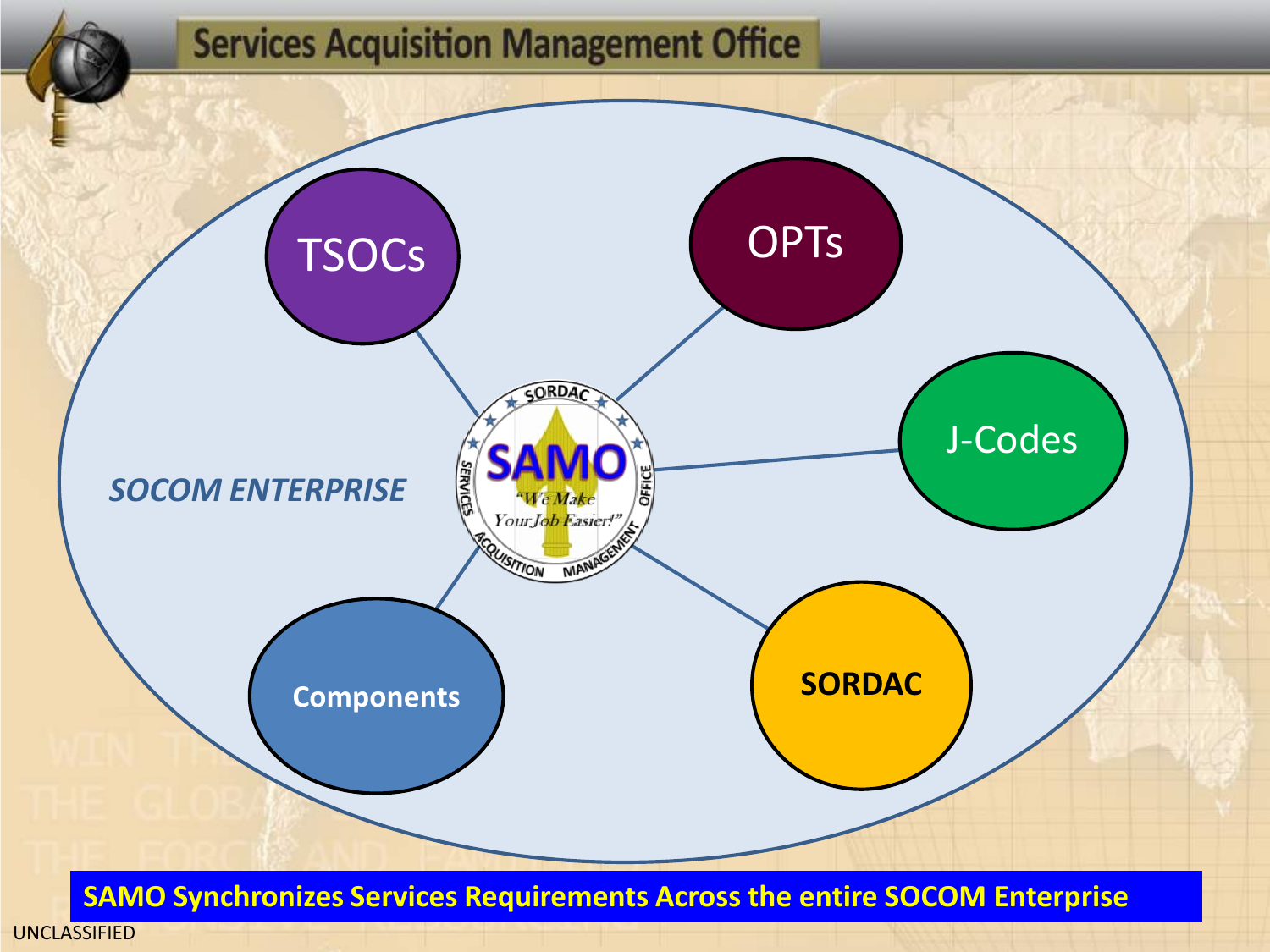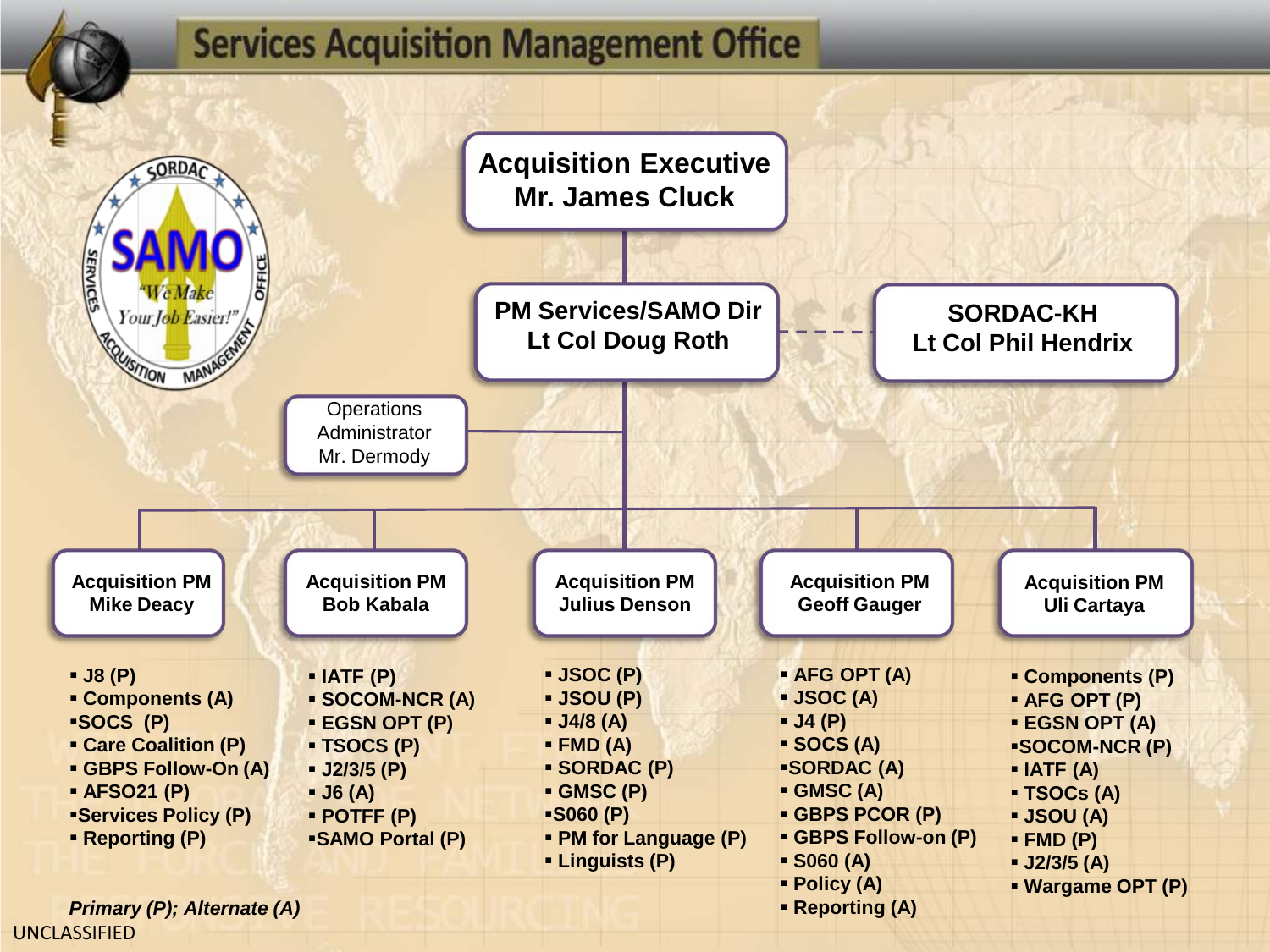## **Recent Contracted Services Awards**

- **\$474M Human Performance and Resiliency Enterprise**
- **\$250M Language, Regional Expertise, and Culture (LREC)**
- **\$28M Overarching OPT Support**
- **\$25M JSOU Educational Planning and Support**
- **\$20M Joint Pre-Deployment Training Facility at Ft Bragg**
- **\$11.2M Resiliency Bridge contracts**
- **\$8.5M IATF Special Project Support**
- **\$5M Virtual Planning Workspace**

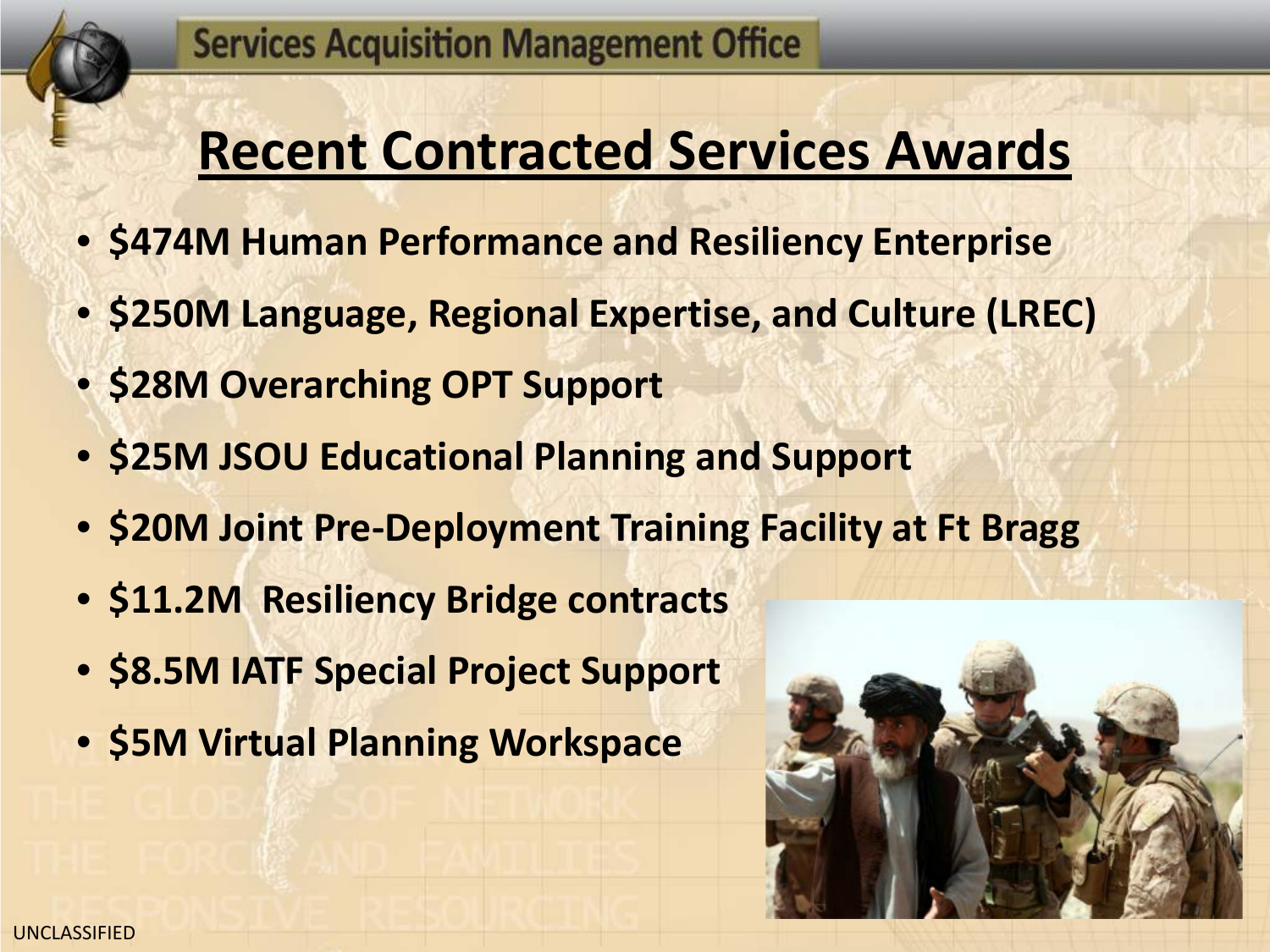## **Possible Future Business Opportunities - HQ**

- **New/Emerging Requirements for GBPS & SITEC Task Orders**
- **Global Mission Support Center (GMSC) Visualization**
- **Care Coalition Combined Requirements**
- **Consolidated Exercise Support**
- **Range and Training Support**
- **Cyberspace Integration into SOF**
- **Intel Analysis and Support**



- **Military Information Support Operations (MISO) Planning/Support**
- **Expansion of SOF Education Opportunities Through JSOU**
- **SOCOM-Wide Mission Support (SWMS) –** *aka GBPS Follow-On*

### **Multiple Award Contracts Where Possible**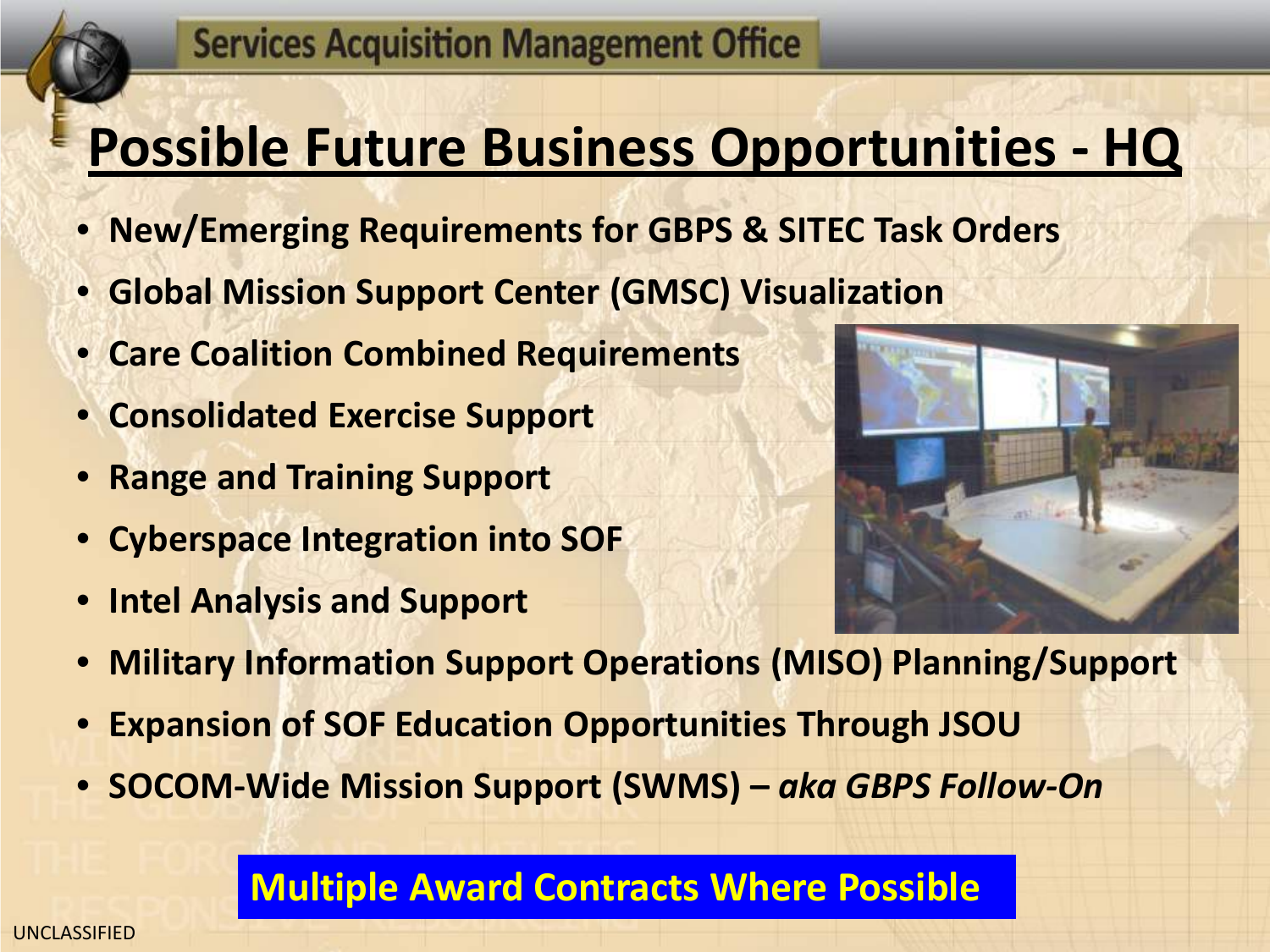## **SOCOM-Wide Management Support (SWMS)**

- **Initial Planning for GBPS Follow-On contract has begun**
	- **Current GBPS Contract ends 30 APR 2015**
- **SWMS scope similar to GBPS – Knowledge Management**
	- **Global Battlestaff and Intelligence Support**
	- **Acquisition and Logistics Management Support**
	- **Business Operations and Financial Management Support**
- **Notional Timeline:**
	- **Market Research (RFI/Industry Days/1-on-1s) May – September 2013**
	- **Release Draft RFP March 2014**
	- **Release Final RFP June 2014**
	- **Contract Award March 2015**

• **Acquisition Strategy will be developed based in part on input from Industry during Market Research**